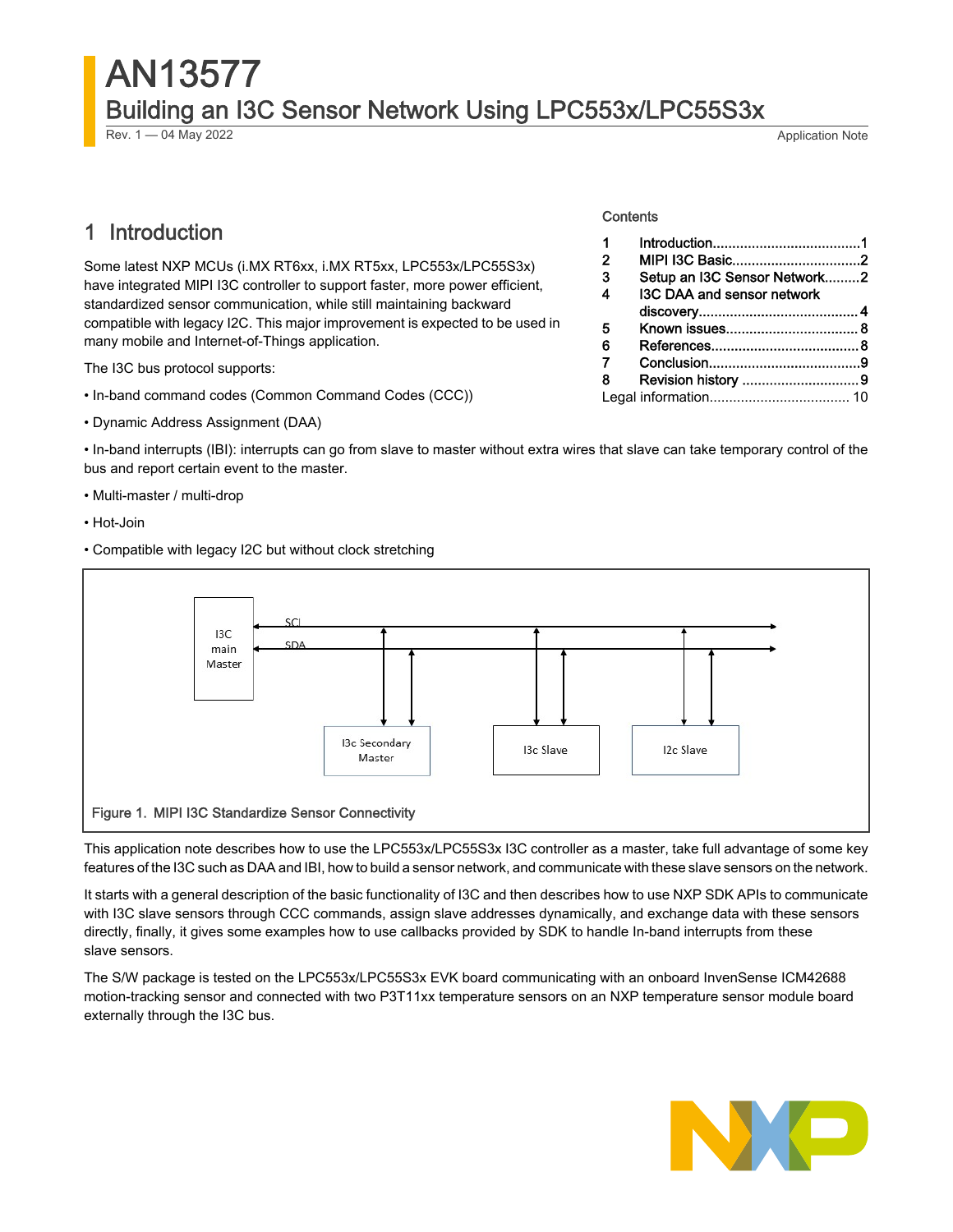### <span id="page-1-0"></span>2 MIPI I3C Basic

This section gives basic information about the features of the LPC553x/LPC55S3x MCU I3C controller and Common Command Code (CCC).

### 2.1 Features

LPC553x/LPC55S3x MCU I3C controller supports:

- 2-wire multi-drop bus capable of 12 MHz clock speeds, with up to 11 devices.
- Uses standard pads (I2C uses special pads) with 4 mA drive.
- Slave does not require a static address and its address can be dynamically assigned by the master. However, slaves may have an I2C static address assigned at start-up, so that the slave can operate naturally on an I2C-bus.
- In-Band interrupts (IBI), which allow slaves to notify a master without requiring an external pin.

### 2.2 Common Command Code (CCC)

MIPI I3C master can use Common Command Code (CCC) broadcast commands to control multiple I3C devices at once or direct commands to control each individual device, while I3C slave devices listen to and support a number of CCC commands to control and report certain device features and status, for example, bus reset, report device provisional ID (PID), bus characteristics register (BCR), device characteristics register (DCR), enabled/disable slave events such as in-band interrupts or renew the slave dynamic address.

There are many CCC commands in the MIPI I3C spec. Some are broadcast and some are direct. In order to support Dynamic Address Assignment (DAA), only a few most important commands related to this application note are listed here. These CCC commands are:

- RSTDAA Reset dynamic addresses on all the slave devices on the bus.
- ENTDAA Force all I3C slave devices (if they do not already have a dynamic address assigned) to go into address assignment mode.
- SETDASA Set dynamic address from static address. Note: this SETDASA CCC command support is not required by all I3C slave devices.
- SETNEWDA Set new dynamic address.
- ENEC/DISEC Enable/Disable slave events.

For more information about the CCC commands, check http://mipi.org.

### 3 Setup an I3C Sensor Network

In this sensor network example, three I3C slave sensors are used:

- InverSense ICM42688 Motion Tracking sensor
- NXP P3T1175 Temperature Sensor
- NXP P3T1108 Temperature Sensor

On LPC553x/LPC55S3x IOCON, these three pins are used for I3C communication.

PIO0 9 I3C SCL (I3C clock)

PIO0 24 I3C SDA (I3C data)

PIO0\_28\_I3C\_PUR (I3C pull-up control on SDA line).

On the LPC553x/LPC55S3x EVK board, these pins are connected to the onboard motion tracking sensor ICM42688P directly. Externally, the EVK board also connects to the NXP P3T11xx temperature module where both P3T1175 and P3T1108 are on the same I3C bus. The connection between the two boards is shown in the table below: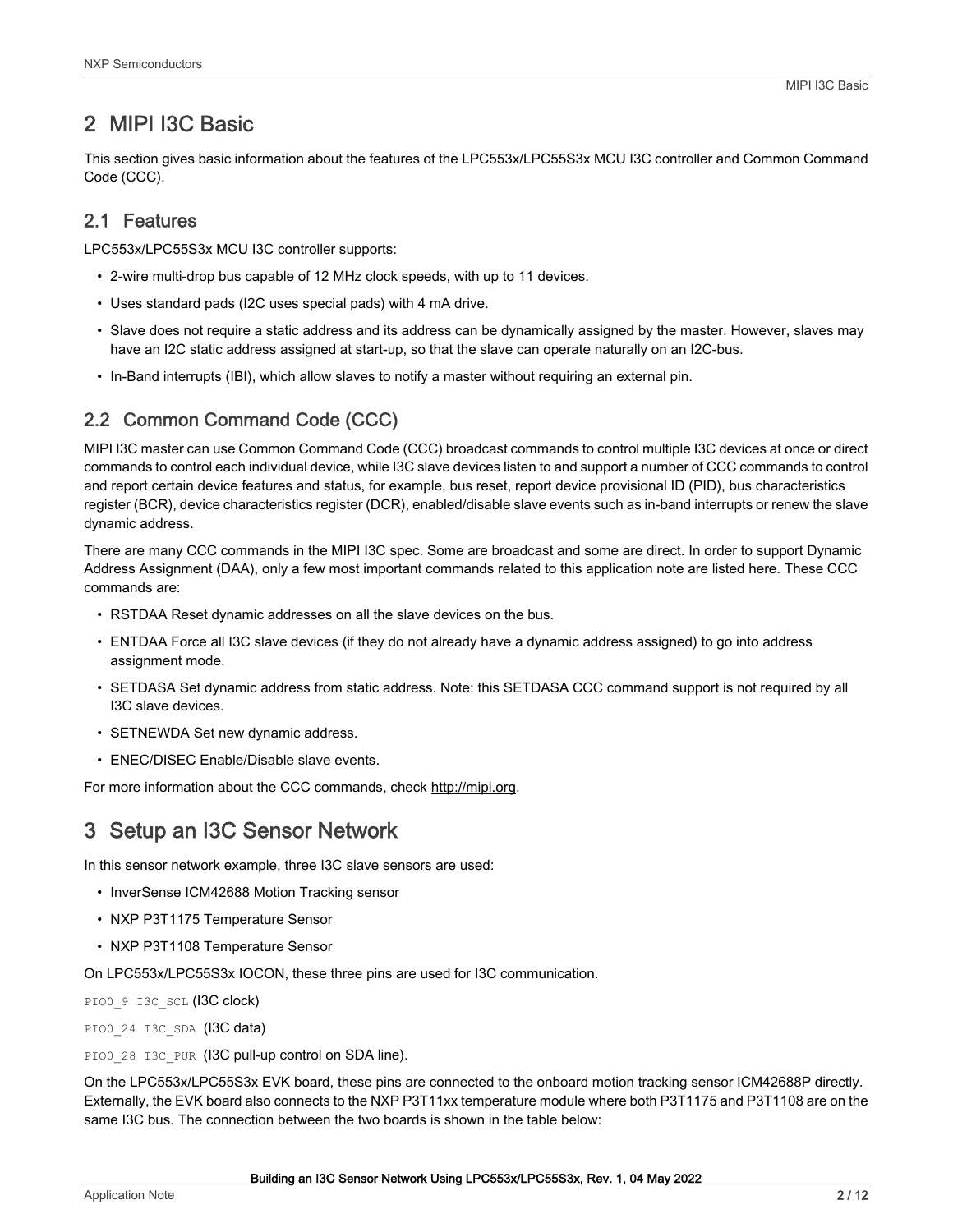| <b>Pin function</b> | LPC553x/LPC55S3x EVK board | NXP P3T11xx Temperature Module |
|---------------------|----------------------------|--------------------------------|
| I3C_SCL             | $J9-20$                    | $J13-1$                        |
| I3C_SDA             | $J9-18$                    | $J13-2$                        |
| <b>GND</b>          | $J9-14$                    | $J13-4$                        |
| Power 3.3V          | $J10-8$                    | $J4-4$                         |
| <b>GND</b>          | $J10-12$                   | J4-6                           |

#### Table 1. The connection between LPC553x/LPC55S3x EVK board and NXP P3T11xx temperature module

#### NOTE

A known issue was described at the end of this application note explaining why the onboard Arduino connector on the NXP P3T11xx Temperature Module cannot be used.



For more information on the jumper setting, refer to LPC553x/LPC55S3x-EVK Board User Manual.

P3T11xx Temperature Module Jumper setting (Using default setting from the schematics if not mentioned below):

#### JP2 1-2 close I3C SCL

JP3 1-2 close I3C SDA

Since JP1 2-3 close that temperature module uses 3.3 V power supply as default, JP1, voltage selector, on LPC553x/LPC55S3x EVK board, 1-2 should be closed (3.3 V) accordingly. NOTE

| <b>NXP Temperature Sensor</b> | <b>Slave Static Address</b> |
|-------------------------------|-----------------------------|
| P3T1175                       | 0x4C                        |
| P3T1108                       | 0x48                        |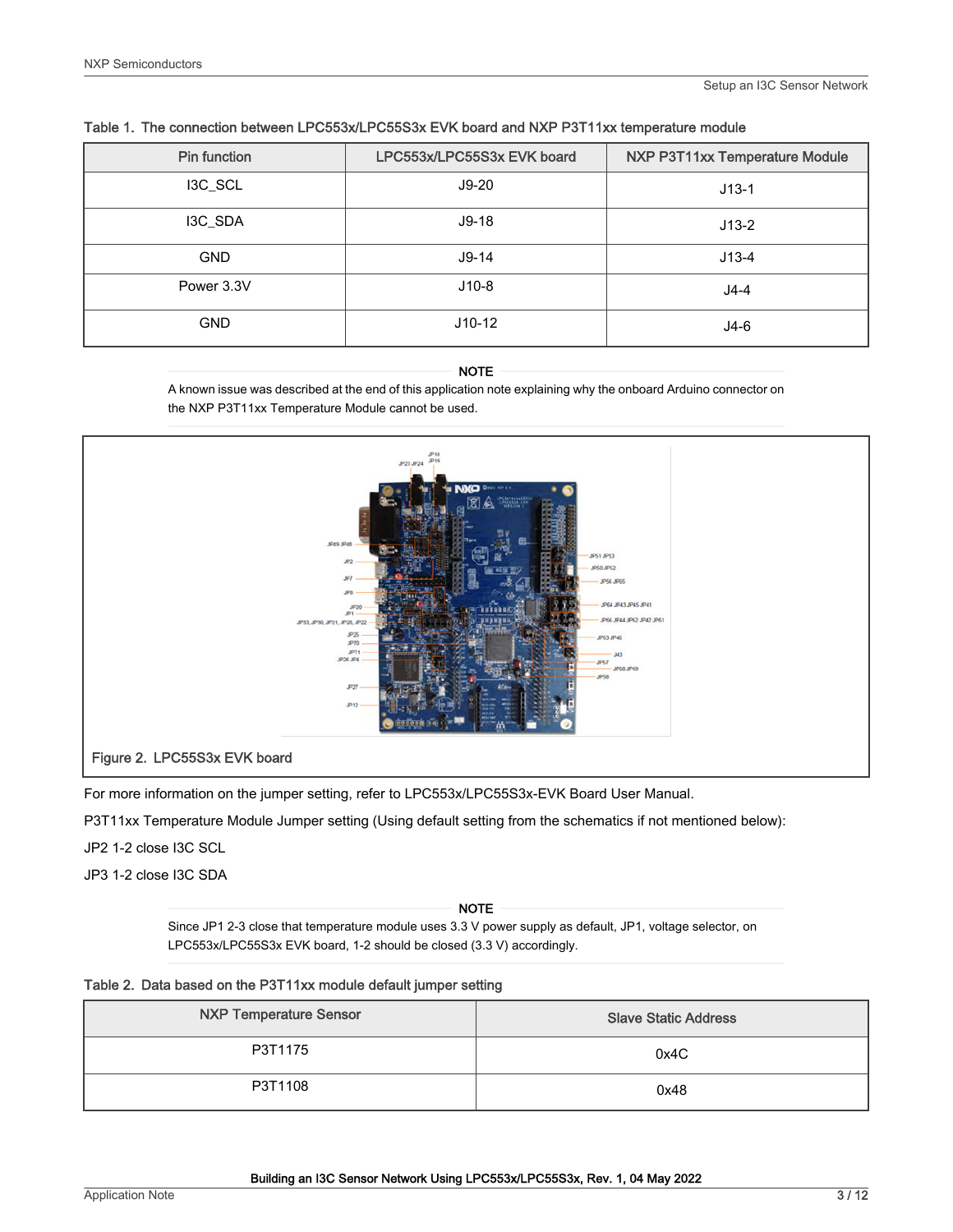<span id="page-3-0"></span>

### 4 I3C DAA and sensor network discovery

This section describes the steps of usage the existing I3C driver APIs from SDK to configure the I3C controller as the I3C master, to use CCC commands and assign dynamic addresses to these sensors on the network, to insert callbacks to listen to the IBI interrupts from the slaves, and finally, to read sensor data continuously and response to IBI interrupts.

Along with the application note, there is the complete source code for the I3C sensor network example compiled in Keil, IAR, and MCUXpresso IDEs. Two zip files are included, one for Keil and IAR and the other is for MCUXpresso. The Keil are IAR projects are in the directory \boards\lpcxpresso55s36\driver\_examples\i3c\i3c\_sensor\_network.

### 4.1 I3C master initialization and DAA

Our I3C master initialization in this example, i3c\_sensor\_network.c, includes the following:

- Depending on the system clock setting, you might need a clock divider for the I3C clock.
	- The master needs an accurate clock, capable of the frequency that is a multiple of the I3C clock. The higher baud rate you need to achieve, the higher clock frequency you must consider for the I3C controller. For example, this example sets a 50 MHz clock to the I3C controller which ideally supports both 2.5 MHz and 10 MHz I3C clocks.
	- Due to various device characteristics of the I3C slave connected to the I3C bus, a slower push-pull baud rate must be used before DAA. This example sets PPBAUD to 2 Mbit/s and ODBAUD to 400 Kbps initially. Once the address assignment is done, a higher push-pull baud rate can be used for data communication. The SDK I3C driver API I3C MasterSetBaudRate() can be used to set a higher baud rate for sensor data reading.
	- The divider for the PPBAUD is a 4-bit field in MCONFIG register. It is not possible to set a very fast I3C clock with very low PPBAUD. If some devices do not support higher PPBAUD during DAA, it is possible to set a slower I3C clock along with lower PPBAUD before DAA, then set a faster I3C clock along with higher PPBAUD.
- Create a device address table for all sensors on the I3C bus, make all these sensors listen to the broadcast commands from the master.
- Create an I3C secondary master as the first node on the bus and assign a dynamic address to this secondary master with the NXP vendor ID and some pseudodevice characteristics.
- The I3C BusMasterCreate() API is the single most important engine for creating a master structure and assigning dynamic addresses to the devices on the bus.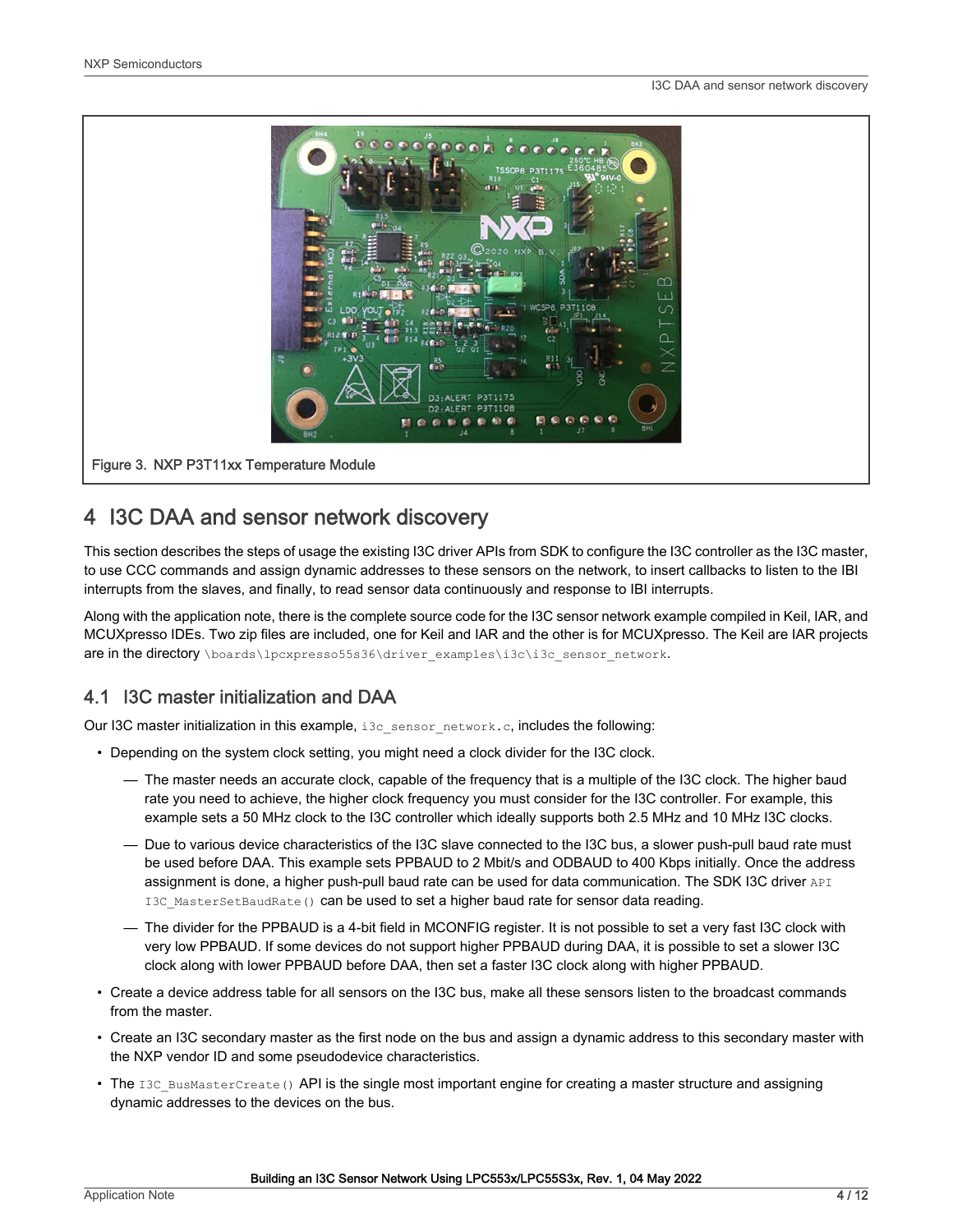The master structure creation must include not only all the resource capabilities of the masters but also consider all the possible devices, I3C or I2C, connected to the bus, therefore, all the baud rates, I2C baud rate, I3C push-pull baud rate, and I3C open-drain baud rate must be considered and configured here.

- Issue first the RSTDAA CCC broadcast command to all slaves on the bus to ensure a clean start.
- Issue the DISEC CCC broadcast command to all the slaves to disable slave events during DAA to prevent events such as slave in-band interrupts.
- The master operates with a built-in Enter Dynamic Address Assignment (ENTDAA) mechanism to simplify assignment of DAs to slaves. This built-in mechanism also takes care of those slave devices that do not support the SETDASA CCC command. In the LPC553x/LPC55S3x User Manual, Section "Assigning dynamic addresses to I3C devices" describes the DAA mechanism in detail. In SDK for LPC553x/LPC55S3x, API I3C\_BusMasterDoDAA() in the I3C driver does exactly that to assign dynamic address to slave devices.
- During the DAA process, the master also reads the unique device information and capabilities of the slave, such as part number, Vendor ID(VID), BCR, DCR registers and saves them in the device information data structure for each device.
- Issue the ENEC CCC broadcast command to all the slaves to re-enable slave events after DAA finishes.

Once DAA is done, inside the i3c\_sensor\_network.c file, the main routine, demo\_i3cBus.i3cDevList contains a list of the devices found on the I3C bus. The unique device information data is used as the identifier of all the devices on the list.

The device handle is extracted based on the unique part number and device VID and used for peer-to-peer communication between the master and the sensor device.

| <b>Device Name</b> | <b>Static Address, based</b><br>on external pull-<br>up/down | <b>Dynamic</b><br>Address after<br><b>DAA</b> | Part Number after   VID after DAA<br><b>DAA</b> |       | Part<br><b>Number References</b>   |
|--------------------|--------------------------------------------------------------|-----------------------------------------------|-------------------------------------------------|-------|------------------------------------|
| ICM42688           | 0x69                                                         | 0xB                                           | N/A                                             | 0x235 |                                    |
| P3T1175            | 0x4C                                                         | 0xA                                           | 0x152A                                          | 0x11B | P3T1175 Datasheet<br>Section 7.4.2 |
| P3T1108            | 0x48                                                         | 0x9                                           | 0x1529                                          | 0x11B | P3T1108 Datasheet<br>Section 7.4.2 |

Table 3. Sensor-Specific information before and after DAA

MIPI Alliance Manufacturer ID or vendor ID information can be found on the <https://mid.mipi.org/> website. For example, All NXP I3C devices have the same Vendor ID 0x11B.

NOTE

Static address is not required during DAA. Static addresses are listed in the S/W example as they are useful if you want to use a static address to communicate with the sensor directly regardless communication type I2C or I3C. SDK has several APIs to do that, I3C\_MasterTransferBlocking() and I3C MasterTransferNonBlocking().

### 4.2 I3C In-Band Interrupt (IBI)

In-Band Interrupt (IBI) is a method whereby a slave device can emit its address into the arbitrated Address header on the I3C Bus to notify the controller of the interrupt.

The slave device can take temporary control of the bus and report a certain event to the master. IBI is over the serial bus rather than requiring separate pins. It is a major improvement over I2C, where an interrupt from the slave device requires an additional pin.

Every I3C slave device must have a read-only Bus Characterization Register (BCR) and a Device Characterization Register (DCR). These register information can be read using one of the CCC commands. Not every I3C slave device can support IBI though, bit 1 of the BCR register indicates whether IBI request is capable or not.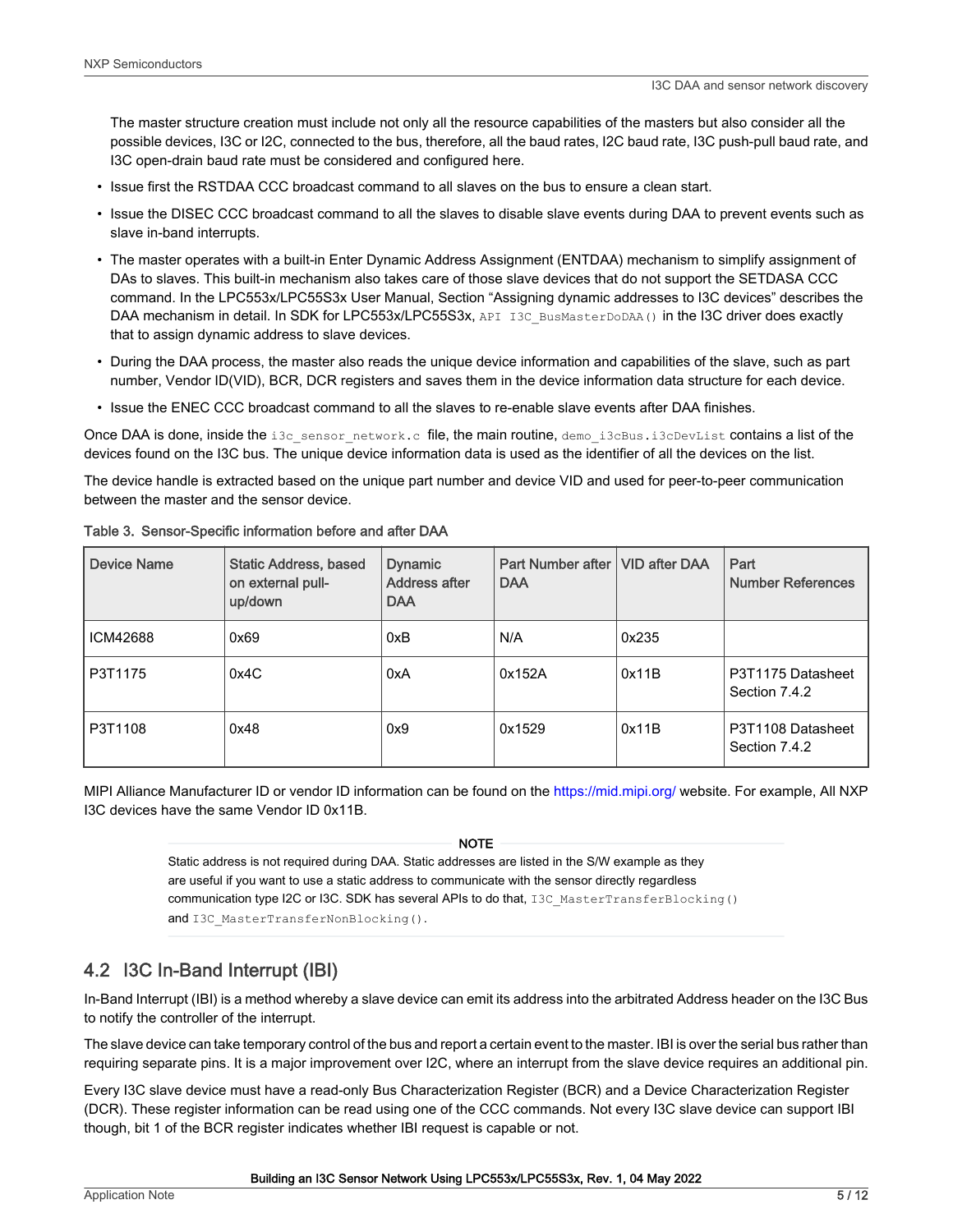<span id="page-5-0"></span>During DAA, the master device uses the built-in CCC command mechanism to collect device information and retrieve BCR and DCR register information from the slave device.

#### 4.2.1 Sensor specific IBI configuration

IBIs are various from sensor to sensor and must be configured before they can be used.

In this example, on ICM42688 sensor, the tap detect interrupt is routed to IBI.

On NXP P3T1175 and P3T1198 sensor, the temperature alert interrupt is routed to IBI. The alert is a transition above and then below upper threshold or lower threshold.

Information on how to configure an interrupt and route it to the IBI is device-specific. The generic device register access APIs and device-specific IBI configuration S/W examples are included in fsl\_icm42688p.c/.h and fsl\_p3t11xx.c/.h files. For more device-specific information, refer to the data sheets of these sensors.

#### 4.2.2 Sensor IBI registration

SDK provides an API, I3C BusMasterRegisterDevIBI(), to register device IBI to the master.

Device IBI registration and a corresponding callback routine are needed to handle IBI interrupt when generated.

The example is provided in this demo software package.

### 4.3 I3C Sensor Network Demo Operation

The section describes how this sensor network demo works in details.

Due to the design limitation on LPC553x/LPC55S3x that the SWDIO pin, PIO0\_9, is shared with the I3C\_SCL pin, onboard MCULink debug probe cannot be used for debugging or programming once this I3C demo software is programmed and is running. To disable SWD while keeping the MCULink Virtual Communication(VCOM) port running, JP27 should be closed once the programming is done.

To use the MCULink VCOM feature from J1, JP12 must be closed (default) and JP26 must be open (default).

Once the I3C demo code is running, MCULink cannot be used to program the flash anymore. The NXP blhost utility must be used to erase the whole flash first if you want to make some change and rerun this demo or run another application. Jumper setting change is required from programming to code execution and back to programming.

#### 4.3.1 Jumper setting and operation for programming

To ensure a clean start, erase the whole flash first. Here is the sequence of the operation:

- 1. Disconnect COMx from "Tera Term" used for debugging printout if any.
- 2. Change the boot mode on jumper J43, 1-2 Open and 3-4 closed: ISP0 high and ISP1 low, target LPC553x/LPC55S3x MCU going to ISP boot mode.
- 3. Close JP27 to force MCULink VCOM to be used as the UART ISP COM port.
- 4. Power the board through J1 (MCULink).
- 5. Press the Reset button to ensure LPC553x/LPC55S3x MCU is in the ISP boot mode.
- 6. Open a command window to run blhost:  $b$ lhost  $-p$  COMx  $-$  flash-erase-all, where COMx is the MCULink VCOM port shown on the Windows Device Manager.

Once the flash has been erased successfully, message should show on Command Prompt: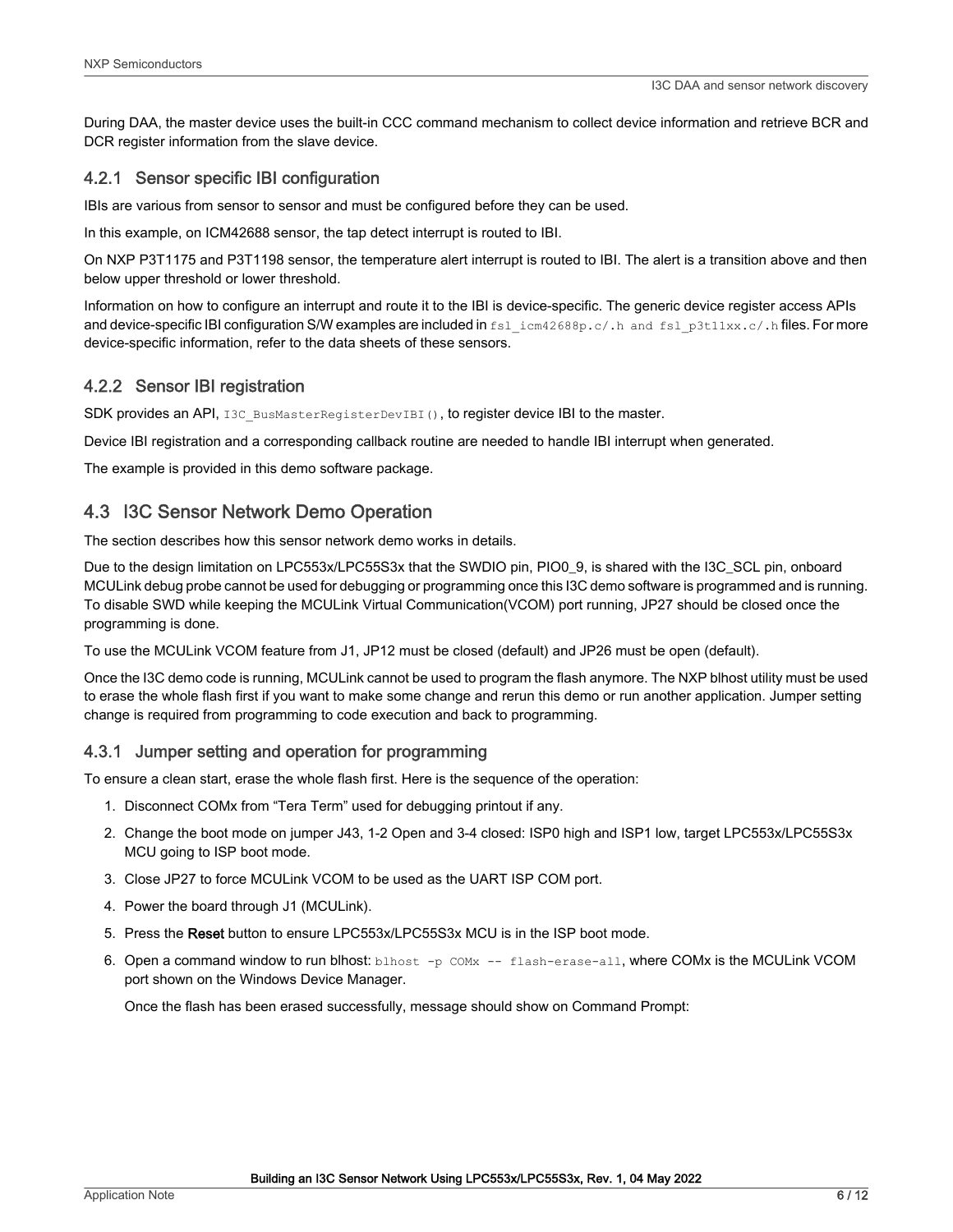

#### Figure 4. Blhost Command Response

- 7. Once the flash is erased, open JP27. Now, MCULink debug probe must be active and ready to program the flash.
- 8. Recompile and program sensor network demo S/W onto the internal flash.

The debugger must also work until the breakpoint hits where PIO0\_9 is reconfigured as the I3C\_SLK pin. Exit debugger once the flash programming is done. **NOTE** 

#### 4.3.2 Jumper setting and operation for code execution

For the demo free running, follow the steps below:

- 1. Close JP27 so that demo S/W printout uses the MCULink VCOM port.
- 2. Change the boot mode on J43, close 1-2 and 3-4: Both ISP0 and ISP1 are low. LPC553x/LPC55S3x Target MCU forces to internal flash boot.
- 3. Power the board through J1.
- 4. Re-enable UART connection on "Tera Term" for display.

If you have made code change and rebuilt in I3C sensor network demo, go back to the steps mentioned in Section [4.3.1](#page-5-0) again.

#### 4.3.3 Demo operation and generating IBI

Once this demo is up and running, it starts displaying messages on "Tera Term" over the MCULink VCOM port at 115200 bits/s (8N1) including the dynamic address of each sensor on the network, sensor data reading from each sensor continuously. The demo is also monitoring IBI interrupt from the slave if any.

#### **NOTE**

MCULink VCOM port is shared for both "blhost" utility and demo message display. If blhost is used to erase the flash, disconnect the "Tera Term" COMx port first, once it is done, reconnect before running the demo.

Once an IBI interrupt is generated, the demo exits, a reset to the board is required to restart.

The IBI interrupt from ICM42688 is a tap detector. The sensitivity of the tap detection on each ICM42688 may vary, any tap on the component or the board may generate an IBI interrupt.

The IBI interrupt from NXP P3T11xx sensor is an alert signal when temperature reading is a transition above and then below the upper threshold or lower threshold.

On the temperature sensors, the upper threshold is set to 30 degree C and lower threshold is set to 20 degree C, defined in the p3t11xx.h file. Depending on the working environment, it is necessary to adjust the thresholds accordingly or unwanted IBI may generate accidentally. The  $f \text{sl}_p3t11xx.c$  has the example how to program the upper and lower limit of the configuration registers of the sensor.

The display of the message can be seen below: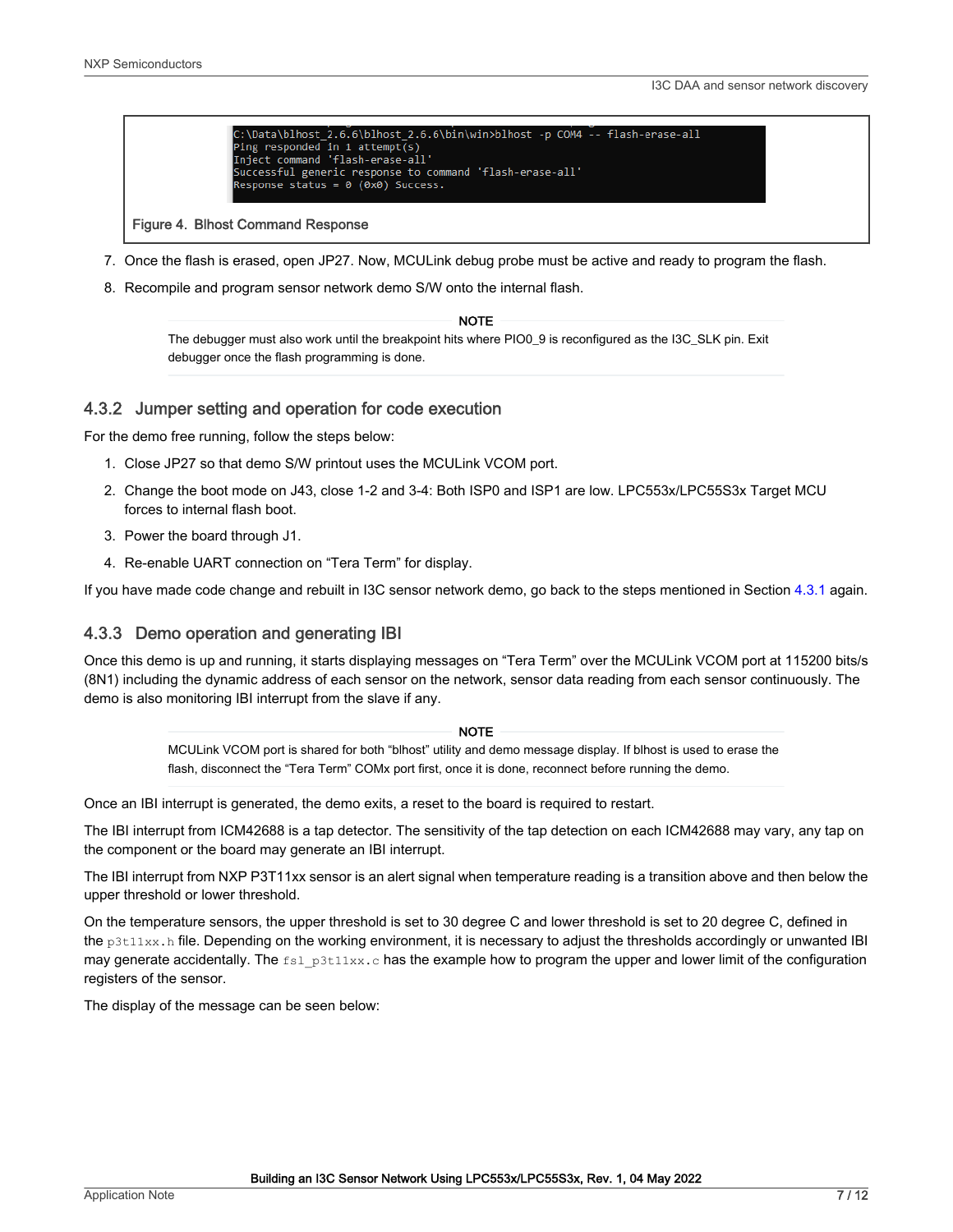<span id="page-7-0"></span>

| I3C bus master read ICM42688 and NXP Temperature sensor example.                |
|---------------------------------------------------------------------------------|
| II3C bus master creates.                                                        |
| Dynamic addresses are 11, 10, 9                                                 |
| ICM42688 Sensor Data: ACCEL X 43, Y 10, Z 1956; GYRO X 65513, Y 65451, Z 65505. |
| P3T1175 Temp Sensor counter: 0, reading 20 degree C                             |
| P3T1108 Temp Sensor counter: 0, reading 21 degree C                             |
| ICM42688 Sensor Data: ACCEL X 61, Y 60, Z 2096; GYRO X 65473, Y 65523, Z 17.    |
| P3T1175 Temp Sensor counter: 1, reading 20 degree C                             |
| P3T1108 Temp Sensor counter: 1, reading 21 degree C                             |
| ICM42688 Sensor Data: ACCEL X 65503, Y 20, Z 2301; GYRO X 65515, Y 20, Z 80.    |
| P3T1175 Temp Sensor counter: 2, reading 20 degree C                             |
| P3T1108 Temp Sensor counter: 2, reading 21 degree C                             |
| Received ICM42688 slave IBI request. Data 0x10.                                 |

Figure 5. Sensor Network Demo Message Display

### 5 Known issues

RX data corruption was found on the master side due to RXFIFO ringing when a level shifter was added between the master and the slave. Many I3C slave devices can support wide range supply voltage, VCC, for example, P3T1108 is 1.4 V to 3.6 V and ICM42688 is 1.61 V to 3.6 V. Thus, level-shifter is not required between the master and most of the I3C slave parts.

Some related issues were found on NXP P3T11xx Temperature Sensor Modules. Once the onboard level-shifter, NTS0304(U4), is used Dynamic Address Assignment fails. Thus, the Arduino connector on the temperature sensor module cannot be used. Similar issues have also been found on the MIMXRT6XX EVK Rev. E board. In this case, data corruption happens due to RX FIFO ringing of the I3C controller once the NXP NTS0102 level shifter is used.

Depending on the hardware environment, if you have high capacitance on the board such as longer trace due to layout or off board wiring, the addition of the level shifter could add another level of complexity.

Changing the SLEW bit (bit 6) of the IOCON register from fast mode to standard mode on I3C\_SCL and I3C\_SDA pins may be helpful.

If level-shifter is required, NXP recently launched P3A9606, a bidirectional I3C/I2C voltage-level translator, which is targeted for a I3C application.

### 6 References

Here is the list of the references related to this demo:

- LPC553x/LPC55S3x-EVK Board User Manual
- LPC553x/LPC55S3x-EVK Schematics
- P3T1108UK-P3T1175DP Temperature Sensor Daughter Card Schematics
- ICM-42688-P 6-Axis MEMS Motion Tracking Device Datasheet
- P3T1108UK I3C Digital Temperature Sensor Datasheet
- P3T1175 I3C Digital Temperature Sensor Datasheet
- MIPI Alliance I3C Specification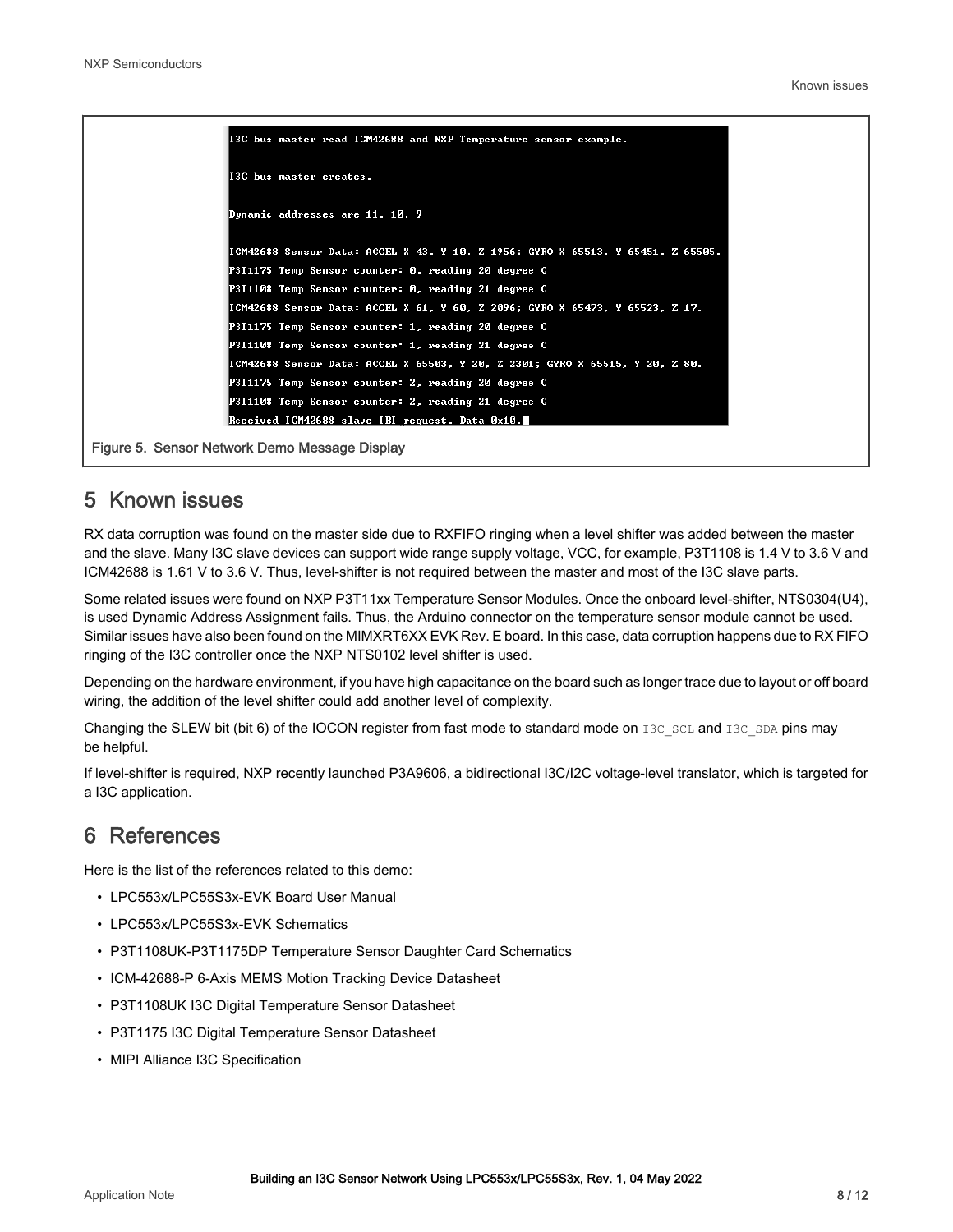### <span id="page-8-0"></span>7 Conclusion

LPC553x/LPC55S3x has some enhanced features to support sensor communication. Its I3C controller can be used for numerous mobile and IoT applications.

The I3C controller can do many little things I2C cannot provide: DAA and IBI are two main advantages. This example has demonstrated how to take advantage of the existing I3C APIs provided by our SDK and build a real-world sensor application.

## 8 Revision history

#### Table 4. Revision history

| <b>Revision number</b> | Date             | <b>Substantive changes</b>                                                                                                                                                                                    |
|------------------------|------------------|---------------------------------------------------------------------------------------------------------------------------------------------------------------------------------------------------------------|
|                        | 04 May 2022      | Changes made: in the<br>title, "LPC55S3x" is replaced<br>with "LPC553x/LPC55S3x"; in<br>the document: "LPC55S3x" is<br>replaced with "LPC553x/LPC55S3x",<br>"LPC55S36" is replaced with<br>"LPC553x/LPC55S3x" |
|                        | 18 February 2022 | Initial release                                                                                                                                                                                               |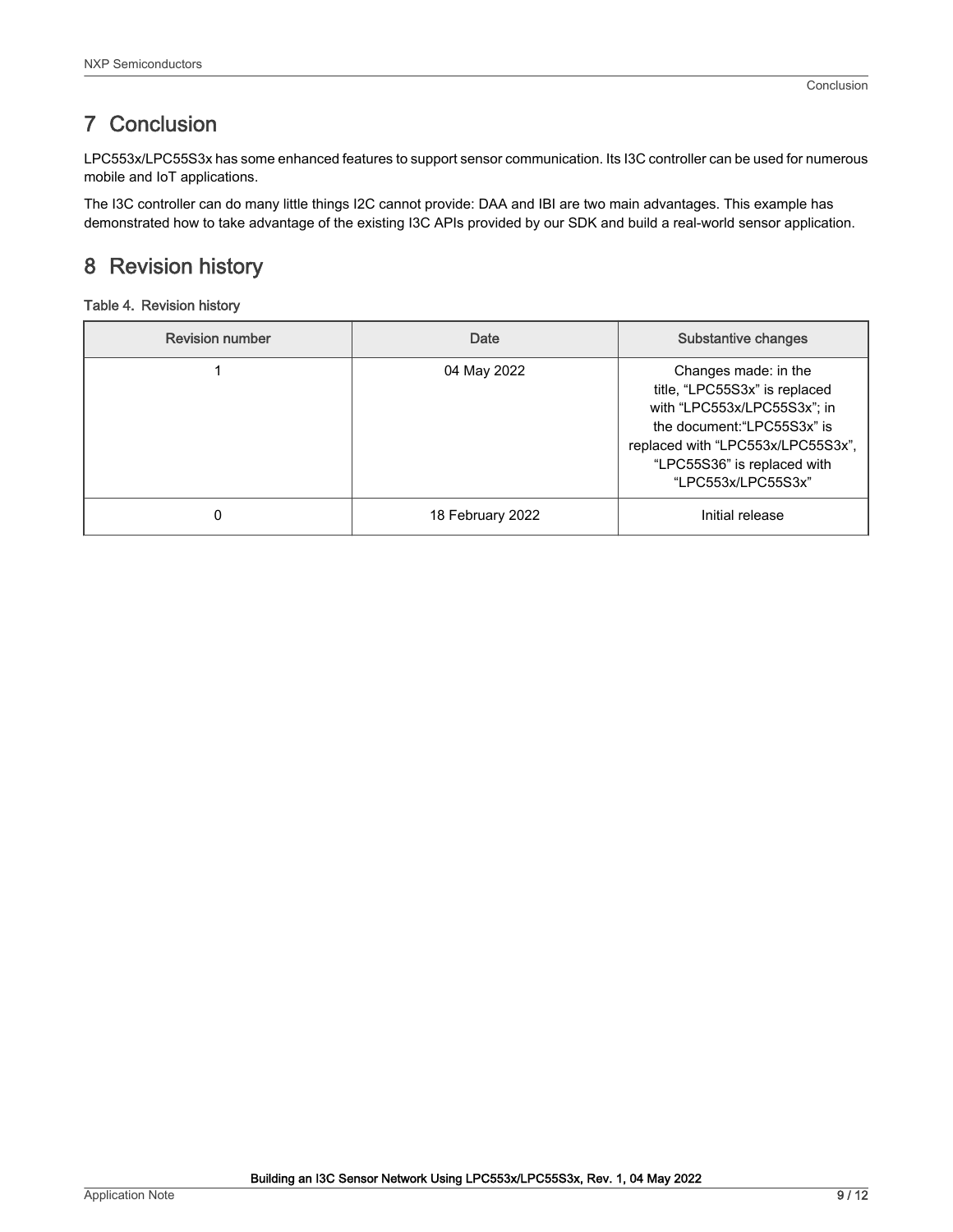## <span id="page-9-0"></span>Legal information

#### **Definitions**

Draft - A draft status on a document indicates that the content is still under internal review and subject to formal approval, which may result in modifications or additions. NXP Semiconductors does not give any representations or warranties as to the accuracy or completeness of information included in a draft version of a document and shall have no liability for the consequences of use of such information.

### **Disclaimers**

Limited warranty and liability - Information in this document is believed to be accurate and reliable. However, NXP Semiconductors does not give any representations or warranties, expressed or implied, as to the accuracy or completeness of such information and shall have no liability for the consequences of use of such information. NXP Semiconductors takes no responsibility for the content in this document if provided by an information source outside of NXP Semiconductors.

In no event shall NXP Semiconductors be liable for any indirect, incidental, punitive, special or consequential damages (including - without limitation lost profits, lost savings, business interruption, costs related to the removal or replacement of any products or rework charges) whether or not such damages are based on tort (including negligence), warranty, breach of contract or any other legal theory.

Notwithstanding any damages that customer might incur for any reason whatsoever, NXP Semiconductors' aggregate and cumulative liability towards customer for the products described herein shall be limited in accordance with the Terms and conditions of commercial sale of NXP Semiconductors.

Right to make changes — NXP Semiconductors reserves the right to make changes to information published in this document, including without limitation specifications and product descriptions, at any time and without notice. This document supersedes and replaces all information supplied prior to the publication hereof.

Suitability for use - NXP Semiconductors products are not designed, authorized or warranted to be suitable for use in life support, life-critical or safety-critical systems or equipment, nor in applications where failure or malfunction of an NXP Semiconductors product can reasonably be expected to result in personal injury, death or severe property or environmental damage. NXP Semiconductors and its suppliers accept no liability for inclusion and/or use of NXP Semiconductors products in such equipment or applications and therefore such inclusion and/or use is at the customer's own risk.

Applications — Applications that are described herein for any of these products are for illustrative purposes only. NXP Semiconductors makes no representation or warranty that such applications will be suitable for the specified use without further testing or modification.

Customers are responsible for the design and operation of their applications and products using NXP Semiconductors products, and NXP Semiconductors accepts no liability for any assistance with applications or customer product design. It is customer's sole responsibility to determine whether the NXP Semiconductors product is suitable and fit for the customer's applications and products planned, as well as for the planned application and use of customer's third party customer(s). Customers should provide appropriate design and operating safeguards to minimize the risks associated with their applications and products.

NXP Semiconductors does not accept any liability related to any default, damage, costs or problem which is based on any weakness or default in the customer's applications or products, or the application or use by customer's third party customer(s). Customer is responsible for doing all necessary testing for the customer's applications and products using NXP Semiconductors products in order to avoid a default of the applications and the products or of the application or use by customer's third party customer(s). NXP does not accept any liability in this respect.

Terms and conditions of commercial sale — NXP Semiconductors products are sold subject to the general terms and conditions of commercial sale, as published at http://www.nxp.com/profile/terms, unless otherwise agreed in a valid written individual agreement. In case an individual agreement is concluded only the terms and conditions of the respective agreement shall apply. NXP Semiconductors hereby expressly objects to applying the customer's general terms and conditions with regard to the purchase of NXP Semiconductors products by customer.

Export control - This document as well as the item(s) described herein may be subject to export control regulations. Export might require a prior authorization from competent authorities.

Suitability for use in non-automotive qualified products - Unless this data sheet expressly states that this specific NXP Semiconductors product is automotive qualified, the product is not suitable for automotive use. It is neither qualified nor tested in accordance with automotive testing or application requirements. NXP Semiconductors accepts no liability for inclusion and/or use of non-automotive qualified products in automotive equipment or applications.

In the event that customer uses the product for design-in and use in automotive applications to automotive specifications and standards, customer (a) shall use the product without NXP Semiconductors' warranty of the product for such automotive applications, use and specifications, and (b) whenever customer uses the product for automotive applications beyond NXP Semiconductors' specifications such use shall be solely at customer's own risk, and (c) customer fully indemnifies NXP Semiconductors for any liability, damages or failed product claims resulting from customer design and use of the product for automotive applications beyond NXP Semiconductors' standard warranty and NXP Semiconductors' product specifications.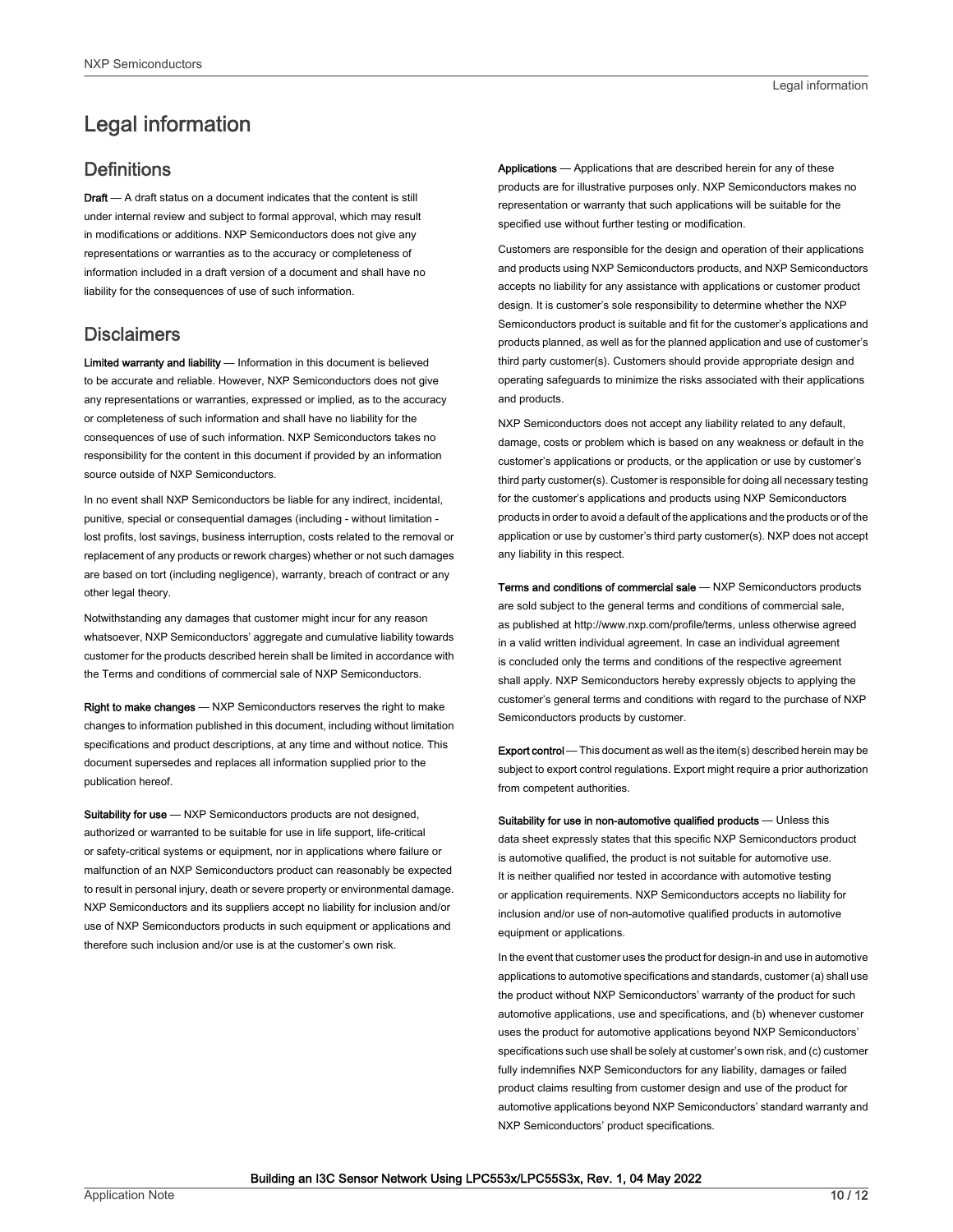Translations — A non-English (translated) version of a document, including the legal information in that document, is for reference only. The English version shall prevail in case of any discrepancy between the translated and English versions.

Security - Customer understands that all NXP products may be subject to unidentified vulnerabilities or may support established security standards or specifications with known limitations. Customer is responsible for the design and operation of its applications and products throughout their lifecycles to reduce the effect of these vulnerabilities on customer's applications and products. Customer's responsibility also extends to other open and/or proprietary technologies supported by NXP products for use in customer's applications. NXP accepts no liability for any vulnerability. Customer should regularly check security updates from NXP and follow up appropriately.

Customer shall select products with security features that best meet rules, regulations, and standards of the intended application and make the ultimate design decisions regarding its products and is solely responsible for compliance with all legal, regulatory, and security related requirements concerning its products, regardless of any information or support that may be provided by NXP.

NXP has a Product Security Incident Response Team (PSIRT) (reachable at [PSIRT@nxp.com\)](mailto:PSIRT@nxp.com) that manages the investigation, reporting, and solution release to security vulnerabilities of NXP products.

#### **Trademarks**

Notice: All referenced brands, product names, service names, and trademarks are the property of their respective owners.

NXP — wordmark and logo are trademarks of NXP B.V.

AMBA, Arm, Arm7, Arm7TDMI, Arm9, Arm11, Artisan, big.LITTLE, Cordio, CoreLink, CoreSight, Cortex, DesignStart, DynamIQ, Jazelle, Keil, Mali, Mbed, Mbed Enabled, NEON, POP, RealView, SecurCore, Socrates, Thumb, TrustZone, ULINK, ULINK2, ULINK-ME, ULINK-PLUS, ULINKpro, μVision, Versatile — are trademarks or registered trademarks of Arm Limited (or its subsidiaries) in the US and/or elsewhere. The related technology may be protected by any or all of patents, copyrights, designs and trade secrets. All rights reserved.

Airfast — is a trademark of NXP B.V.

**Bluetooth** — the Bluetooth wordmark and logos are registered trademarks owned by Bluetooth SIG, Inc. and any use of such marks by NXP Semiconductors is under license.

Cadence — the Cadence logo, and the other Cadence marks found at [www.cadence.com/go/trademarks](http://www.cadence.com/go/trademarks) are trademarks or registered trademarks of Cadence Design Systems, Inc. All rights reserved worldwide.

CodeWarrior — is a trademark of NXP B.V.

- ColdFire is a trademark of NXP B.V.
- ColdFire+ is a trademark of NXP B.V.
- EdgeLock is a trademark of NXP B.V.
- EdgeScale is a trademark of NXP B.V.
- EdgeVerse is a trademark of NXP B.V.

elQ - is a trademark of NXP B.V.

FeliCa - is a trademark of Sony Corporation.

**Freescale** — is a trademark of NXP B.V.

HITAG — is a trademark of NXP B.V.

ICODE and I-CODE — are trademarks of NXP B.V.

Immersiv3D — is a trademark of NXP B.V.

**I2C-bus** — logo is a trademark of NXP B.V.

Kinetis - is a trademark of NXP B.V.

Layerscape - is a trademark of NXP B.V.

Mantis - is a trademark of NXP B.V.

MIFARE — is a trademark of NXP B.V.

MOBILEGT — is a trademark of NXP B.V.

NTAG — is a trademark of NXP B.V.

Processor Expert - is a trademark of NXP B.V.

QorIQ - is a trademark of NXP B.V.

SafeAssure — is a trademark of NXP B.V.

SafeAssure - logo is a trademark of NXP B.V.

StarCore - is a trademark of NXP B.V.

Synopsys - Portions Copyright <sup>©</sup> 2021 Synopsys, Inc. Used with permission. All rights reserved.

Tower — is a trademark of NXP B.V.

UCODE — is a trademark of NXP B.V.

VortiQa — is a trademark of NXP B.V.